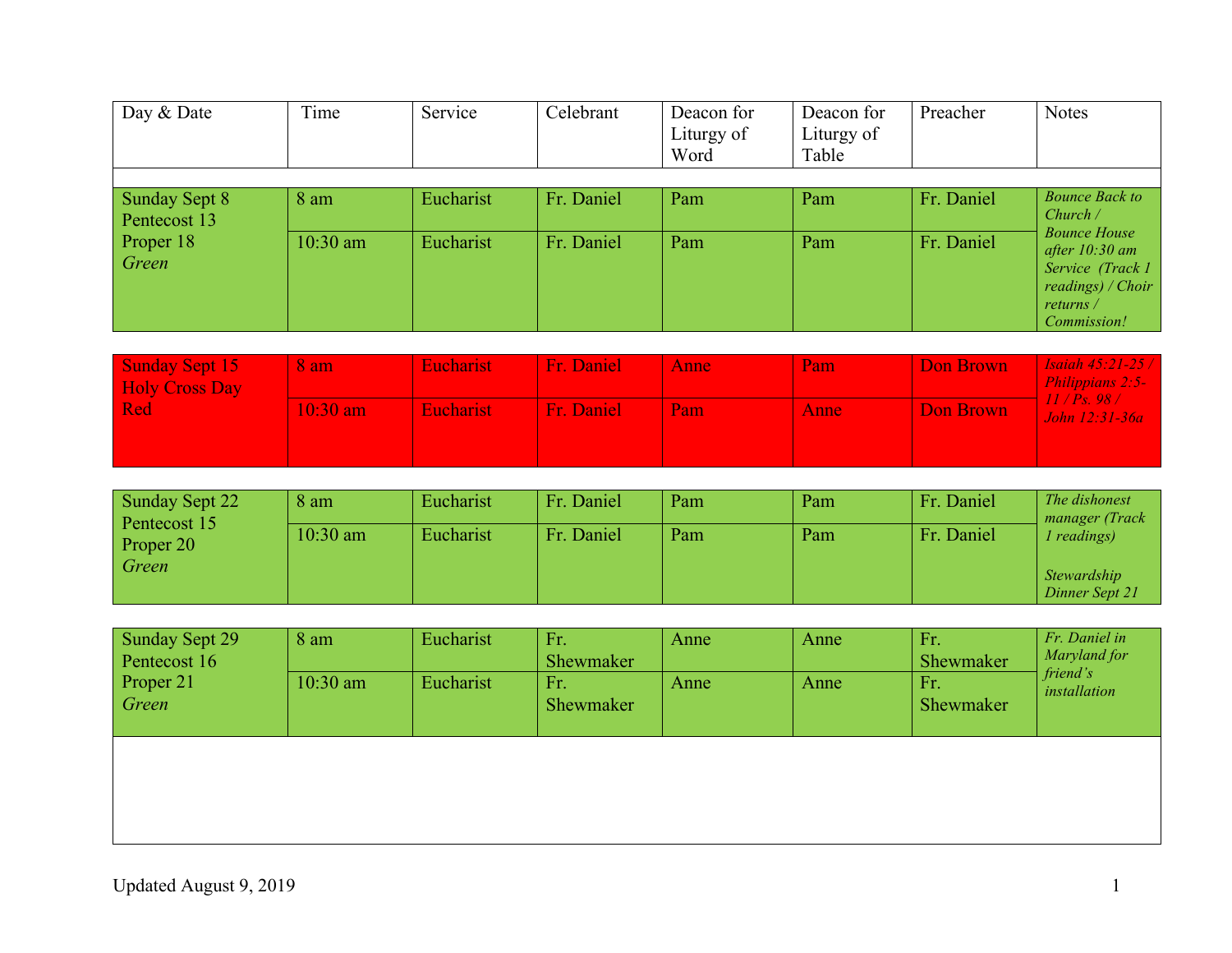| Day & Date                                                    | Time           | Service   | Celebrant  | Deacon for<br>Liturgy of<br>Word | Deacon for<br>Liturgy of<br>Table | Preacher   | <b>Notes</b>                                                        |
|---------------------------------------------------------------|----------------|-----------|------------|----------------------------------|-----------------------------------|------------|---------------------------------------------------------------------|
|                                                               |                |           |            |                                  |                                   |            |                                                                     |
| Sunday Oct 6<br>Pentecost 17<br>Proper <sub>22</sub><br>Green | 9:30 AM        | Eucharist | Fr. Daniel | Pam                              | Anne                              | Fr. Daniel | Eureka Heritage<br><b>Society Home</b><br>Tour $(12 - 5)$<br>$PM$ ) |
|                                                               |                |           |            |                                  |                                   |            |                                                                     |
| Sunday Oct 13                                                 | $8 \text{ am}$ | Eucharist | Fr. Daniel | Anne                             | Anne                              | Fr. Daniel | Vestry retreat<br>Oct 12                                            |
| Pentecost 18<br>Proper <sub>23</sub><br>Green                 | 10:30 am       | Eucharist | Fr. Daniel | Anne                             | Anne                              | Fr. Daniel |                                                                     |
|                                                               |                |           |            |                                  |                                   |            |                                                                     |
| <b>Sunday Oct 20</b><br>Pentecost 19                          | 8 am           | Eucharist | Fr. Daniel | Pam                              | Pam                               | Fr. Daniel |                                                                     |
| Proper 24<br>Green                                            | 10:30 am       | Eucharist | Fr. Daniel | Pam                              | Pam                               | Fr. Daniel |                                                                     |
|                                                               |                |           |            |                                  |                                   |            |                                                                     |
| Sunday Oct 27                                                 | 8 am           | Eucharist | Fr. Daniel | Pam                              | Pam                               | Fr. Daniel | Julian's Rest Oct<br>26                                             |
| Pentecost 20<br>Proper 25<br>Green                            | 10:30 am       | Eucharist | Fr. Daniel | Pam                              | Pam                               | Fr. Daniel | Monster Mash at<br>3 PM                                             |
|                                                               |                |           |            |                                  |                                   |            |                                                                     |
| <b>Sunday Nov 3</b>                                           | 8 am           | Eucharist | Fr. Daniel | Anne                             | Pam                               | Fr. Daniel | Pledge<br>Ingathering                                               |
| <b>All Saints Day</b><br>White                                | 10:30 am       | Eucharist | Fr. Daniel | Pam                              | Anne                              | Fr. Daniel |                                                                     |
|                                                               |                |           |            |                                  |                                   |            |                                                                     |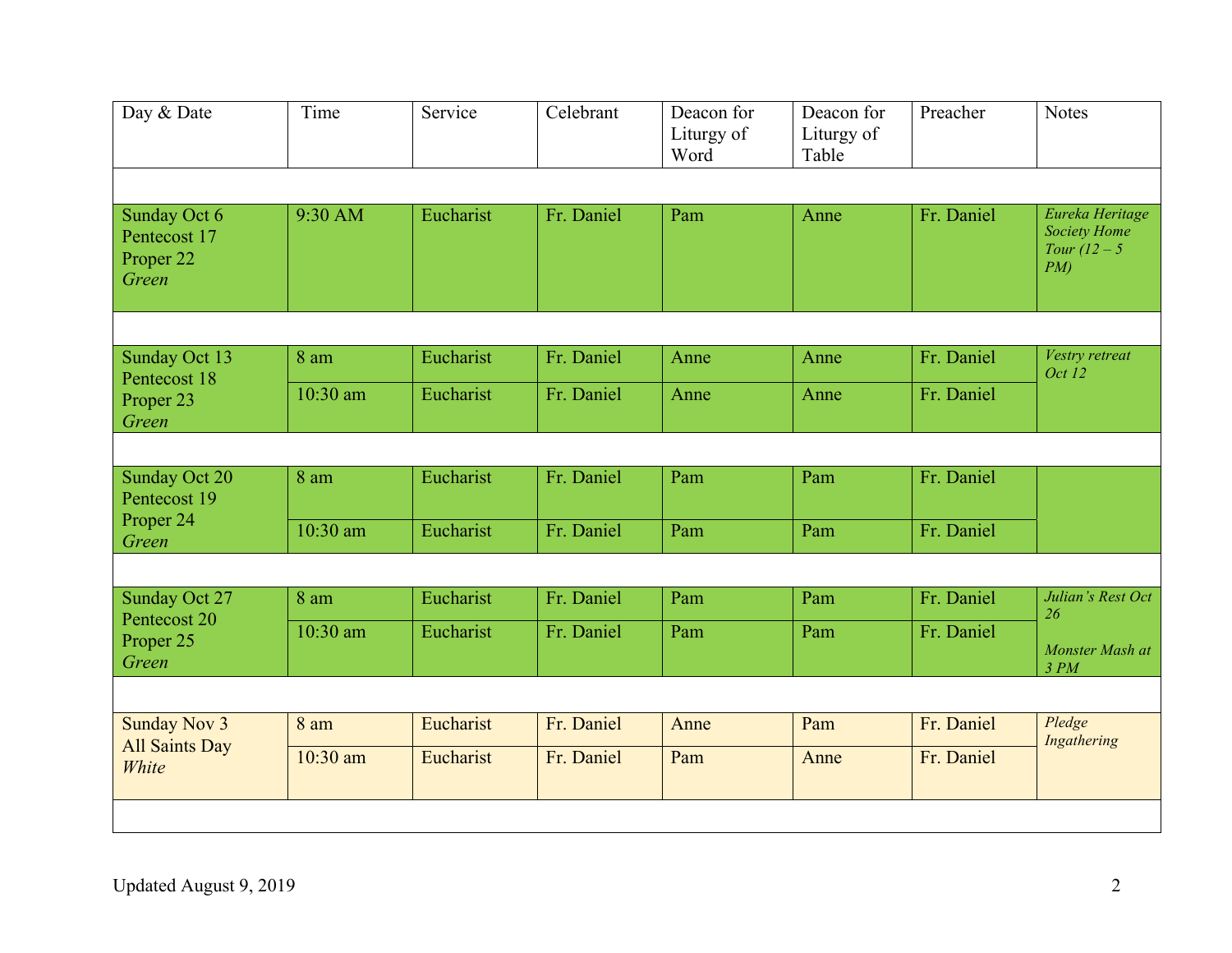| Day & Date                           | Time       | Service          | Celebrant  | Deacon for<br>Liturgy of<br>Word | Deacon for<br>Liturgy of<br>Table | Preacher   | <b>Notes</b>    |
|--------------------------------------|------------|------------------|------------|----------------------------------|-----------------------------------|------------|-----------------|
|                                      |            |                  |            |                                  |                                   |            |                 |
| <b>Sunday Nov 10</b><br>Pentecost 22 | 8 am       | Eucharist        | Fr. Daniel | Pam                              | Pam                               | Fr. Daniel |                 |
| Proper 27                            | $10:30$ am | Eucharist        | Fr. Daniel | Pam                              | Pam                               | Fr. Daniel |                 |
| Green                                |            |                  |            |                                  |                                   |            |                 |
|                                      |            |                  |            |                                  |                                   |            |                 |
| <b>Sunday Nov 17</b>                 | 8 am       | Eucharist        | Fr. Daniel | Anne                             | Anne                              | Suzanne/   | Presentation on |
| Pentecost 23                         |            |                  |            |                                  |                                   | Guthrie    | Liturgical Year |
| Proper 28                            | $10:30$ am | <b>Eucharist</b> | Fr. Daniel | Anne                             | Anne                              | Suzanne    | $11 AM - 3 PM$  |
| Green                                |            |                  |            |                                  |                                   | Guthrie    |                 |

| Eucharist | Mtr. Lesley             | Pam         | Pam | Mtr. Lesley |             |
|-----------|-------------------------|-------------|-----|-------------|-------------|
|           |                         |             |     |             |             |
|           |                         |             |     |             |             |
|           |                         |             |     |             |             |
|           | $10:30$ am<br>Eucharist | Mtr. Lesley | Pam | Pam         | Mtr. Lesley |

| Sunday Dec 1<br>Advent 1<br>Blue   | $9:30$ AM<br>One Service | Lessons $\&$<br>Carols $\&$<br>Eucharist | Fr. Daniel | Pam | Anne | Fr. Daniel |                                        |
|------------------------------------|--------------------------|------------------------------------------|------------|-----|------|------------|----------------------------------------|
|                                    |                          |                                          |            |     |      |            |                                        |
| Sunday Dec 8<br>Advent 2           | 8AM                      | Eucharist                                | Fr. Daniel | Pam | Pam  | Dan Price  | Second Sunday<br>of Advent             |
| <b>Feast of Karl Barth</b><br>Blue | $10:30$ AM               | Eucharist                                | Fr. Daniel | Pam | Pam  | Dan Price  | readings /<br>include Barth<br>Collect |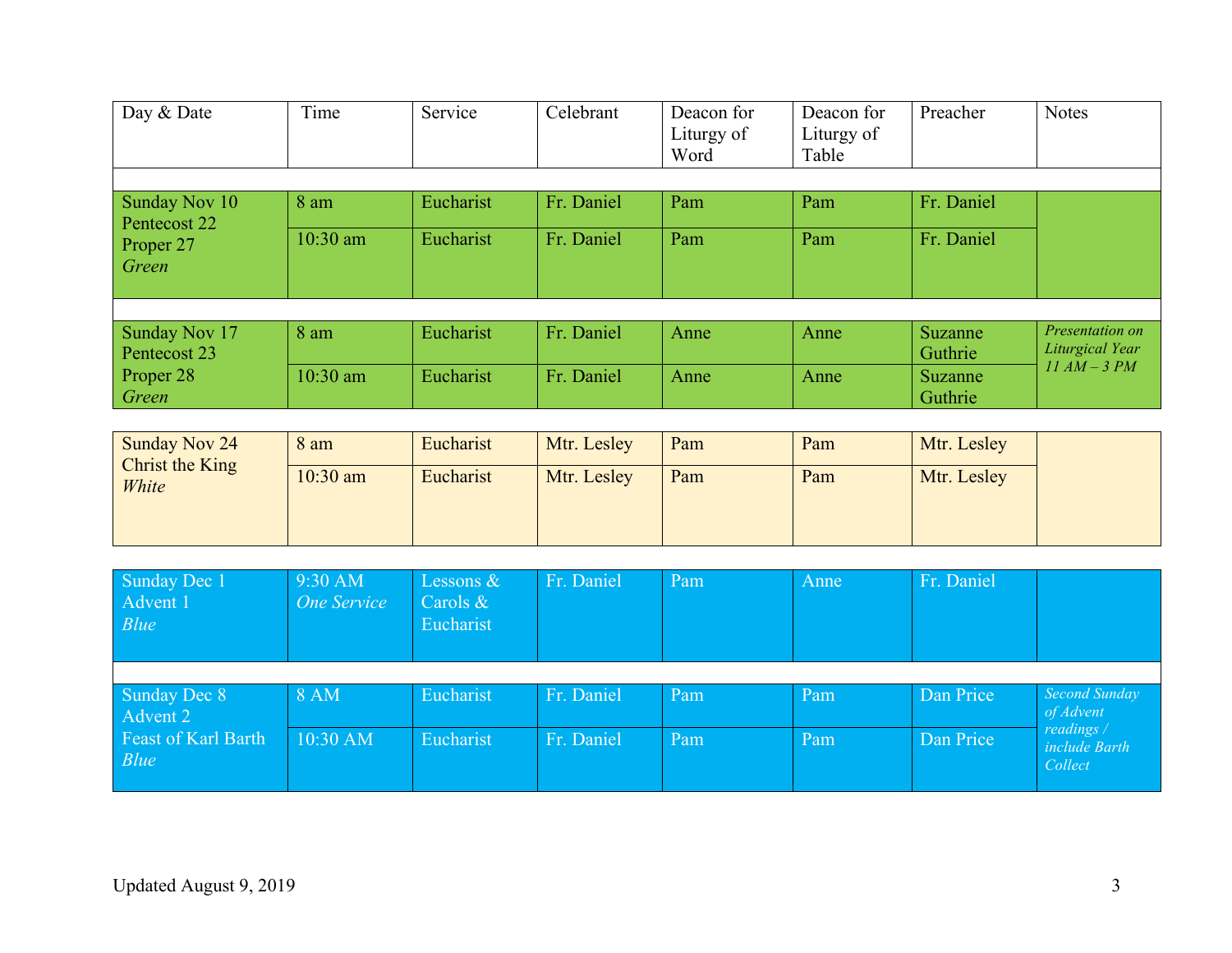| Day & Date                                        | Time                               | Service                            | Celebrant  | Deacon for<br>Liturgy of<br>Word | Deacon for<br>Liturgy of<br>Table | Preacher   | <b>Notes</b>                                |
|---------------------------------------------------|------------------------------------|------------------------------------|------------|----------------------------------|-----------------------------------|------------|---------------------------------------------|
| Sunday Dec 15<br>Advent 3                         | $8$ am                             | Eucharist                          | Fr. Daniel | Anne                             | Pam                               | Fr. Daniel | Canticle 15<br>The World is                 |
| Rose                                              | $10:30$ am                         | Eucharist                          | Fr. Daniel | Pam                              | Anne                              | Fr. Daniel | <b>About to Turn</b>                        |
|                                                   |                                    |                                    |            |                                  |                                   |            |                                             |
| Sunday Dec 22<br>Advent 4                         | 8 am                               | Eucharist                          | Fr. Daniel | Pam                              | Pam                               | Fr. Daniel |                                             |
| Blue                                              | 10:30 am                           | Eucharist                          | Fr. Daniel | Pam                              | Pam                               | Fr. Daniel |                                             |
|                                                   |                                    |                                    |            |                                  |                                   |            |                                             |
| <b>Tuesday Dec 24</b><br><b>Christmas Eve</b>     | 4 pm<br>Christingle                | Eucharist                          | Fr. Daniel | Pam                              | Pam                               | Fr. Daniel | Isaiah $9:2-7$<br>Psalm 96<br>Titus 2:11-14 |
| White                                             | $10 \text{ pm}$                    | Eucharist                          | Fr. Daniel | Pam                              | Anne                              | Fr. Daniel | Luke 2:1-20                                 |
|                                                   |                                    |                                    |            |                                  |                                   |            |                                             |
| <b>Wednesday Dec 25</b><br>Christmas Day<br>White | $10:30$ am                         | Eucharist                          | Fr. Daniel | Anne                             | Anne                              | Fr. Daniel | Readings<br><b>Selection III</b>            |
|                                                   |                                    |                                    |            |                                  |                                   |            |                                             |
| <b>Sunday Dec 29</b><br>Christmas 1<br>White      | $9:30$ am<br>(Combined<br>service) | Lessons &<br>Carols &<br>Eucharist | Fr. Daniel | Pam                              | Pam                               | Fr. Daniel | <b>Christmas</b><br>Lessons and<br>Carols   |